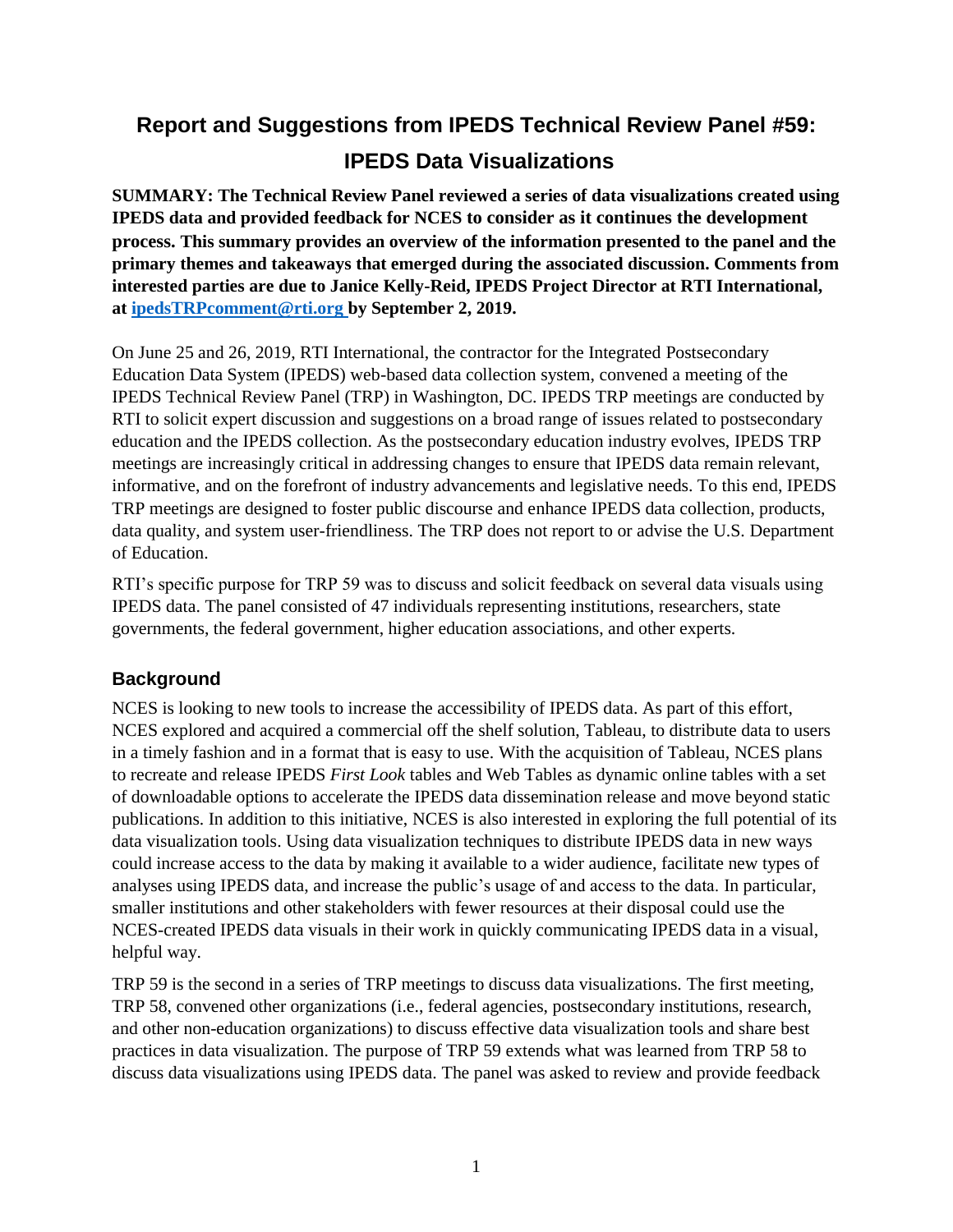on several data visualizations, which are targeted at IPEDS data users (i.e., researchers, policymakers, and consumers).

#### **Tableau Dashboards with IPEDS Data**

Prior to the meeting, a series of data dashboards using IPEDS data were created in Tableau, drawing from the best practices identified in the TRP 58 discussion. These draft dashboards display visual representations of IPEDS data to various audiences, primarily (1) policymakers (national, state, and local level) and (2) Institutional Research professionals with varying data-research skillsets and experience (i.e., ranging from beginners to advanced data visual users). The panel was asked to discuss and provide feedback on the following IPEDS data visualization concepts, in terms of initial reactions, ability to understand the visualization without direction, need for the visualization among the desired audience, presentation, improvements, and functionality.

**Navigational dashboards.** Data visualization techniques can be used to help users intuitively navigate and explore data to access the information they are seeking more easily. Ensuring that users can successfully navigate the tools is an important step in maximizing data availability and access. The panel reviewed a series of dashboards intended to demonstrate various conceptual approaches to navigation as well as specific functionality through which navigation can be accomplished. In these visualizations, users begin by making certain selections (e.g., one or more states, academic years, institution sector, specific institutions) that result in a data output or reports, which may include bar, line, and other charts specific to the selections that were made. The nature of the reports varies depending on those selections and whether or not a report is available at a given level.

**Location dashboards.** Location information is important for many audiences and would be a fundamental component of IPEDS data visualizations. State legislators, for example, could use visual dashboards to analyze data about the geographical locations of institutions and inform state policy discussions. Panelists reviewed various visualizations that presented data on institution location as well as data associated with those institutions. In some visualizations, users would make selections using drop-down menus and filters, which would then display a map with data based on the chosen options. In others, users would click on a visual map in order to display results based on the area selected. Having map-based dashboards allows users to view various IPEDS data while retaining a familiar layout and common functionality.

**Drill-down functionality.** A key advantage of data visualization is that it provides an immediate visual representation while also permitting users to drill further into the underlying data to explore in more detail. As demonstrated to the panel, this drill-in functionality can be accomplished in a number of different ways depending on the nature of the visualization itself and the experience and preferences of the user. One approach is allowing users to click directly on a chart, graph, data point, or other content within a visualization to narrow the data or present more detail. Hover text can also be used to guide users and provide a preview of what can be explored further with a given click. Drill-in functionality in a dashboard can also be accomplished with filters, wherein users make selections using menus to refine the scope of the data. These filters can be organized in a narrativelike structure, leading users through logical steps of data selections, or presented in a less-guided manner with a more standard layout, catering to more data-savvy users who may not require as much navigation assistance.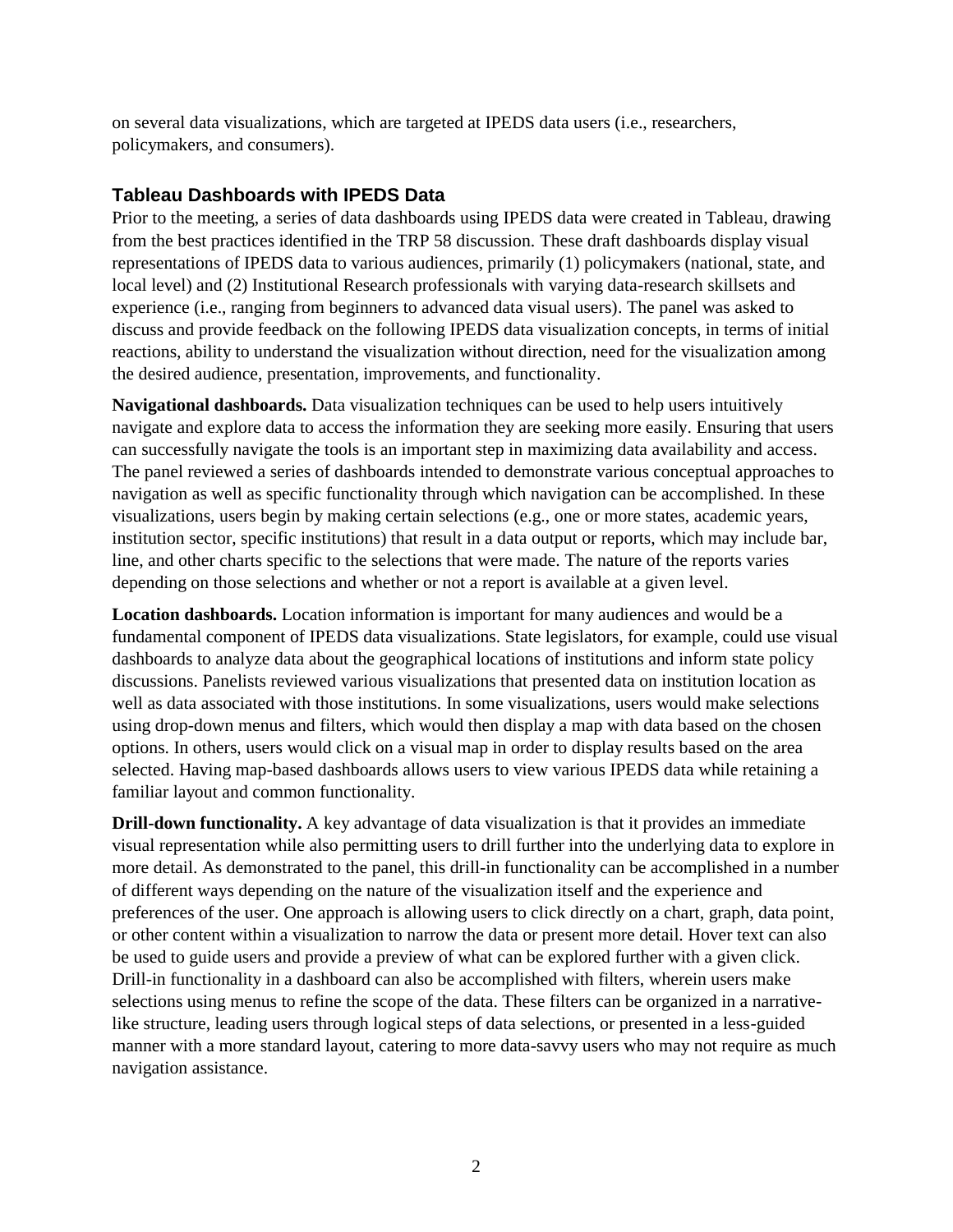**Inter-state comparison.** The comparison of data between states is important for state legislators and policymakers and is one of the fundamental uses of IPEDS data. The panel was presented with a series of data dashboards designed to facilitate comparison of key IPEDS metrics at the state level. These IPEDS dashboards ranged from simple bar charts to more complex line graphs conveying multiple layers of data and included various filtering and drill-in functionality similar to other dashboards presented.

**Institution peer comparison.** One of primary uses of IPEDS data by individual institutions is the comparison of their own data with those of peer institution groups. Institution peer comparison is a key component of the IPEDS Data Feedback Reports, which are an annual NCES static bar-chart report to enable institutions to measure their own metrics against the benchmarks of their peers. Data visualizations could provide users with additional dynamic tools with which to make these important comparisons. A number of IPEDS dashboards developed for peer group comparisons were presented to the panel. These were relatively complex visualizations that included stacked line charts, box plots, and bar-in-bar charts, as well as adjustable parameters and filters for manipulating the data. The styles of these visualizations could be adapted for and applied to a variety of data types.

**Institution individual comparison.** Similar to peer group comparison, IPEDS data are also frequently used to make comparisons between individual institutions on a one-to-one basis. This functionality currently exists in the customizable IPEDS Data Feedback Reports as well as the College Navigator tool. Two IPEDS dashboards shared with the panel illustrated various possibilities for how individual comparisons may be presented visually. These included line graphs, bar charts, and pie charts, as well as a ranking of certain data points (e.g., the names of the top awards conferred at each institution). In these visualizations, the number of institutions under comparison was limited to three in order to maintain simplicity.

**Specific analysis.** In addition to expanding the presentation of general IPEDS data to new formats with which users can perform their own analyses (similar to how existing IPEDS data tools are used), data visualization also provides opportunities for more deeply exploring specific topical areas that may be of particular interest and value to certain audiences within the higher education community. The panel reviewed a set of IPEDS dashboards that could be used for users' specific analyses. Nonspecific analysis IPEDS dashboards presented data for users to analyze as they see fit. In contrast, specific analysis IPEDS dashboards intentionally focus either on a specific research question, communicate a certain story, or facilitate deeper analysis of a particular topic of interest using a more journalistic or narrative style.

### **Overarching Themes and Takeaways**

As the panel reviewed and discussed the data visualizations, several topics, concepts, and themes emerged, which can help guide the development and public release of IPEDS data dashboards.

**Positive support for IPEDS data dashboards.** The nature of data visualizations—which can be more appealing than static data sets—could increase the likelihood of their adoption by both existing and new IPEDS data users. Panelists noted that NCES can leverage its position as a trusted statistical agency and release these tools to the public directly. An added benefit is educating users on understanding the dashboards, IPEDS data, and properly using the data.

**Varying audiences and skill sets.** IPEDS users comprise many audiences with varying skillsets. As the IPEDS dashboards are developed, panelists noted the need to properly identify and define the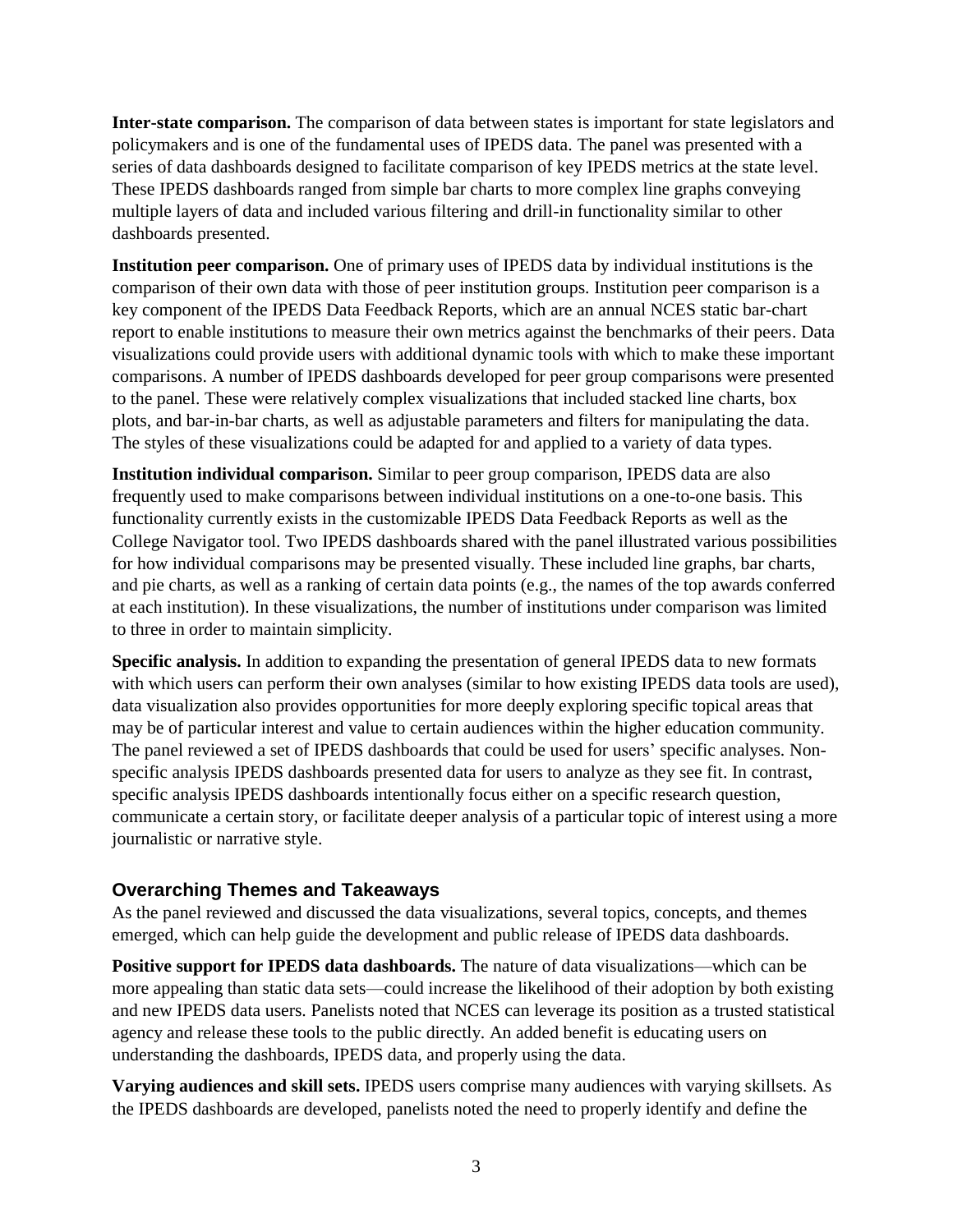intended audience(s) for a particular visualization, which will help drive appropriate development of the tools and ensure a good fit with users. Data visualizations are best when tailored to the intended audience. Deliberate website navigation functionality should direct each audience to the visualizations most likely appropriate for them.

**Context is key.** Because IPEDS collects and disseminates a wide variety of data about many different types of institutions, providing proper data context for the dashboards is important. Panelists noted, for example, that some institution characteristics can drive and explain a great deal about the data (e.g., institution level and control and the type of accounting standards used), ensuring that is the analytical information in the dashboards are not taken out of context. Proper organization and layout of the visualizations within each dashboard can help provide context, as can features within the tools themselves. Panelists suggested including supplementary resources such as embedded help tips and links to definitions. Panelists also pointed out that clearly showing numbers and percentages whenever possible is important contextual information, especially for small sample sizes encountered when drilling into the dataset.

**Thoughtful organization of navigation and drill-down functionality.** Proper organization of highlevel navigation as well as effective use of filters and drop-down menus within the tools themselves can help users narrow and explore the IPEDS dashboards more efficiently. While the specific options that are relevant and thus made available will vary depending upon the nature of a certain visualization, panelists suggested maintaining consistency of these features across visualizations whenever possible and appropriate. Panelists noted that this not only improves ease of use but can also trains users to properly navigate and use the tools.

**Comparisons are fundamental to the utility of IPEDS data.** IPEDS is a particularly well-suited data source for performing comparative analyses of states, groups of institutions, and individual institutions. The ability to make these comparisons is fundamental to the use of IPEDS data, so specific data visualizations designed to facilitate these comparisons would be expected by the higher education community. Inter-state comparisons using IPEDS data are important for state legislators as they make decisions regarding state higher education policies. Panelists pointed out the need to maintain simplicity as much as possible in visualizations intended for policymakers. Furthermore, the appropriate layering of national-, regional-, state-, and institution-level data (in that order) would increase ease of use. Because institutions regularly use IPEDS data for benchmarking themselves against groups of similar peer institutions, panelists agreed that this should also be a capability of IPEDS dashboards. Panelists recognized the limitations of building and incorporating peer group comparisons into data visualizations but encouraged NCES to explore possibilities for allowing institutions to define their own peer groups in addition to the groups developed by NCES in existing IPEDS tools and reports. Panelists also acknowledged the demand for certain audiences to be able to use IPEDS data to make individual institution comparisons. Panelists recognized the value of NCES facilitating these one-to-one comparisons and suggested this functionality be included as IPEDS dashboards are developed.

**Value of data visualization for specific analyses.** Panelists agreed that defining a research question carefully and clearly is critical, as is providing an initial, basic overview of the topic to set the contextual stage for further exploration of the data. This discussion supported the suggestion from TRP 58 that purposeful storytelling is important, but that NCES, as a statistical agency, should take care to maintain neutrality in the presentation of data.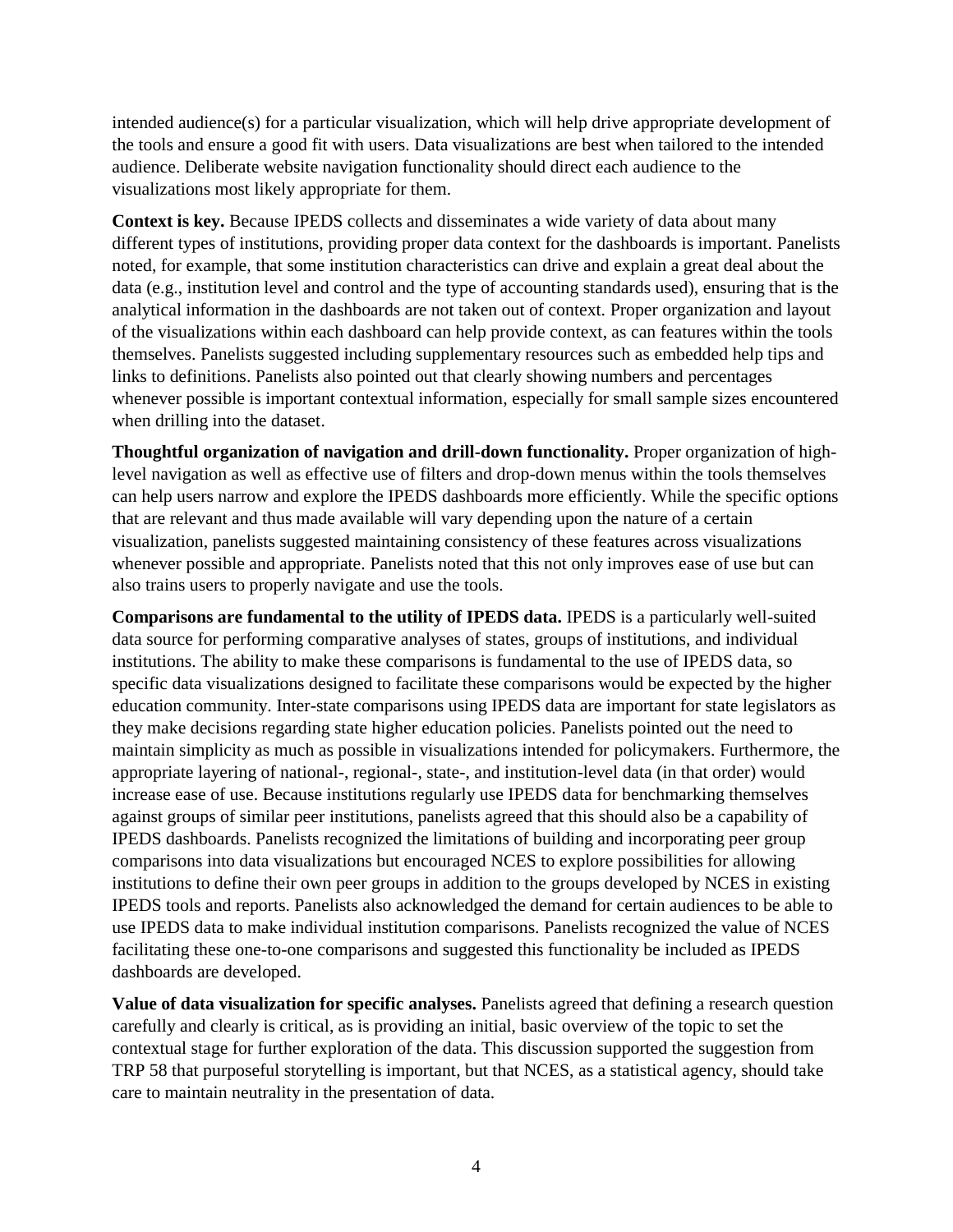**User education and feedback.** Panelists anticipate a strong appetite for IPEDS dashboards among the higher education community and expects similar demand for education and resources to support data visualization users. Panelists suggested linking to existing resources (e.g., glossary, brochures, video tutorials, FAQs) alongside the dashboard tools or in a central web portal. Panelists also recognized the importance of user feedback and suggested establishing a mechanism for allowing users to provide feedback on the usefulness of the dashboards as well as the online interface, to facilitate improvement of the tools over time and to ensure they continue to meet the needs of users.

**Accessibility.** Panelists agreed that designing data visualizations with user accessibility in mind is important but acknowledged that doing so may be a challenge for more complicated visualizations. Panelists suggested planning for and addressing accessibility early in the development process and pointed out that providing alternate, accessible dashboard versions early in the user navigation sequence would be helpful, as would incorporating printing features wherever reasonable and appropriate.

**Moving forward and prioritization.** Due to the expected demand for IPEDS data visualizations, panelists suggested thoughtful during planning and development of the tools, especially with regard to prioritization of topics. Panelists suggested beginning with well-established topics to provide a broad-based description of higher education (e.g., enrollment, completion) and subsequently progress to releasing dashboards that have traditionally had less visibility by NCES, but have greater audience interests (e.g., outcome measures, student financial aid, finance, and human resources). Furthermore, panelists suggested exploring avenues for outreach in order to promote and build interest in IPEDS data visualizations, including collaboration with associations and organizations whose members would benefit from the dashboards.

### **College Map: Removing its Beta Status**

In addition to providing input on data visualizations using IPEDS data, the makeup of this Technical Review Panel was particularly suited to provide feedback to NCES on its College Map search tool, which is designed to aid students in their college-choice process by visually identifying potential colleges and universities. College Map is populated with the current IPEDS data and allows users to filter institutions based on location and other institutional characteristics. The program is currently in beta status with NCES seeking guidance on next steps toward a full release.

Following a demonstration of College Map, panelists made suggestions for improving the features and functionality of the tool and the data used to populate it. Panelists also made suggestions for promoting College Map to appropriate audiences (i.e., students, parents, counselors). The TRP suggested NCES remove College Map's beta status once known functional issues are addressed and reasonable and appropriate improvements are made to the tool.

### **Next Steps**

Once the TRP summary comment period has closed, RTI will review the comments and outline recommendations for NCES based on the outcome of the TRP meeting and subsequent public comment period. NCES will review the recommendations to determine next steps.